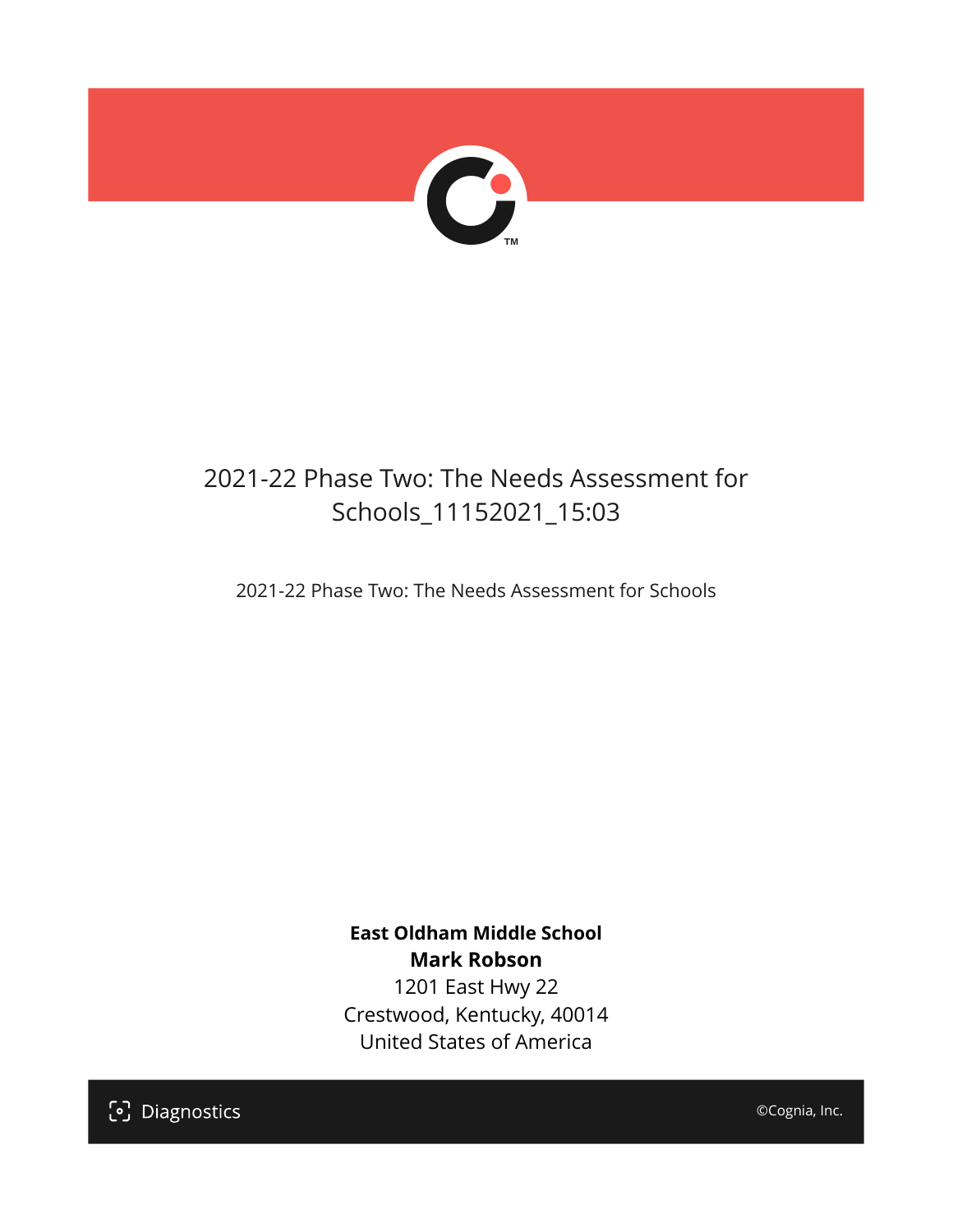2021-22 Phase Two: The Needs Assessment for Schools - 2021-22 Phase Two: The Needs Assessment for Schools\_11152021\_15:03 - Generated on 12/17/2021 East Oldham Middle School

#### **Table of Contents**

| 2021-22 Phase Two: The Needs Assessment for Schools Understanding Continuous Imp 3 |  |
|------------------------------------------------------------------------------------|--|
| Attachment Summary                                                                 |  |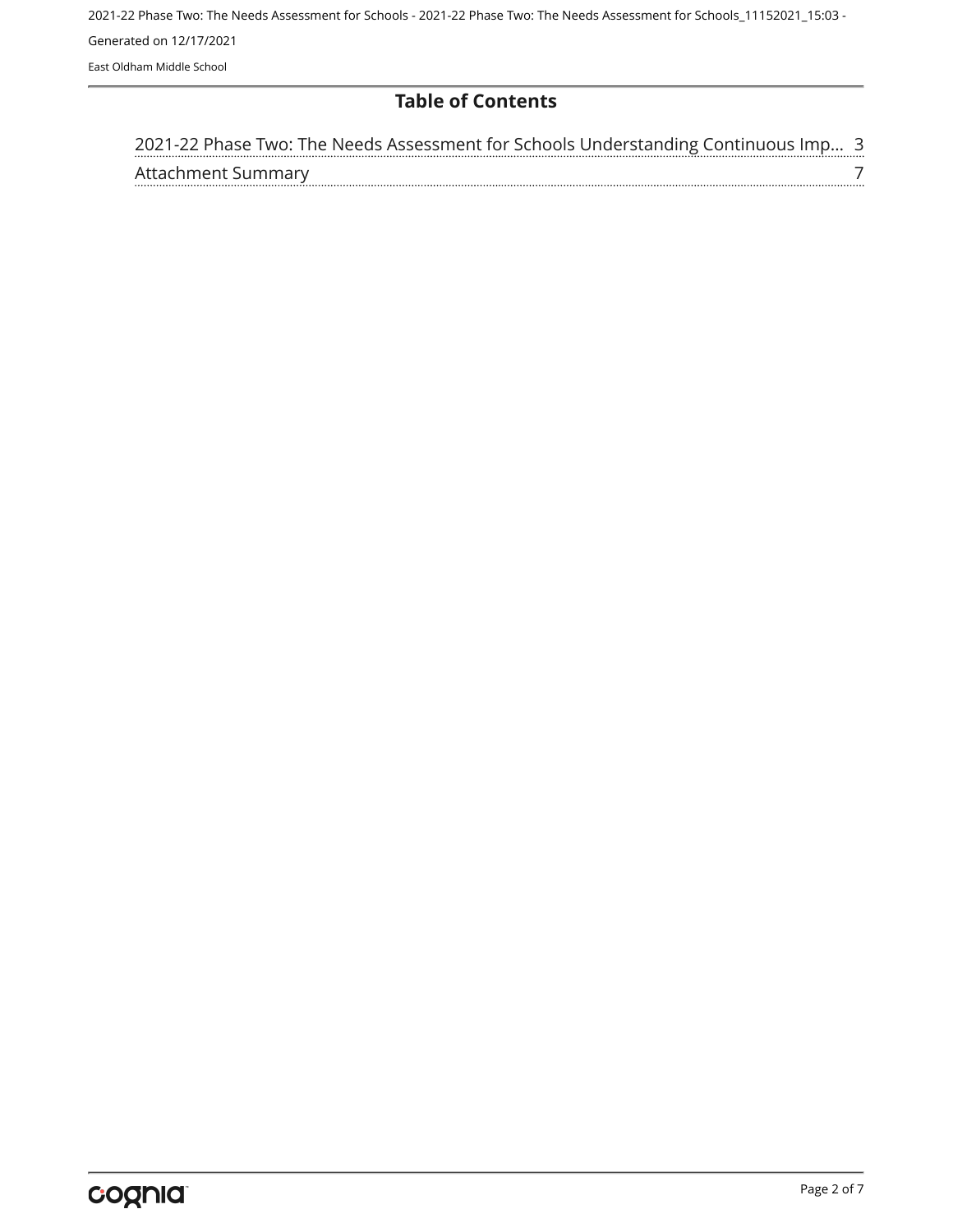2021-22 Phase Two: The Needs Assessment for Schools - 2021-22 Phase Two: The Needs Assessment for Schools\_11152021\_15:03 - Generated on 12/17/2021 East Oldham Middle School

### <span id="page-2-0"></span>**2021-22 Phase Two: The Needs Assessment for Schools Understanding Continuous Improvement: The Needs Assessment for Schools**

The Needs Assessment Diagnostic will facilitate the use of multiple sources of data to determine the current reality and establish a foundation for decision-making around school goals and strategies. Once completed, the diagnostic will lead to priorities to be addressed in the comprehensive school improvement plan to build staff capacity and increase student achievement. The needs assessment is to be conducted annually as an essential part of the continuous improvement process and precedes the development of strategic goals (i.e. desired state).

While the focus of continuous improvement is student performance, the work must be guided by the aspects of teaching and learning that affect performance. An effective improvement process should address the contributing factors creating the learning environment (inputs) and the performance data (outcomes).

The needs assessment provides the framework for all schools to clearly and honestly identify their most critical areas for improvement that will be addressed later in the planning process through the development of goals, objectives, strategies and activities. 703 KAR 2:225 requires, as part of continuous improvement planning for schools, each school to complete the needs assessment between October 1 and November 1 of each year and include: (1) a description of the data reviewed and the process used to develop the needs assessment; (2) a review of the previous plan and its implementation to inform development of the new plan; and, (3) perception data gathered from the administration of a valid and reliable measure of teaching and learning conditions.

#### Protocol

1. Clearly detail the process used for reviewing, analyzing and applying data results to determine the priorities from this year's needs assessment. Include names of school councils, leadership teams and stakeholder groups involved, a timeline of the process, the specific data reviewed, and how the meetings are documented.

When the data is released, EOMS begins the process of analyzing data. Specific attention is applied to students with disabilities and students receiving interventions within Tier 3 and Targeted Tier 2 groups. Our leadership team (principals, coaches and lead teachers) did into the data to check the progress of our programs aimed at meeting the needs of students who struggle. The principal reports to the faculty first, when permissible, and then to the SBDM and other parent groups. Spreadsheets are kept that are shared with all teaching staff. Our teams meet weekly or monthly to review progress.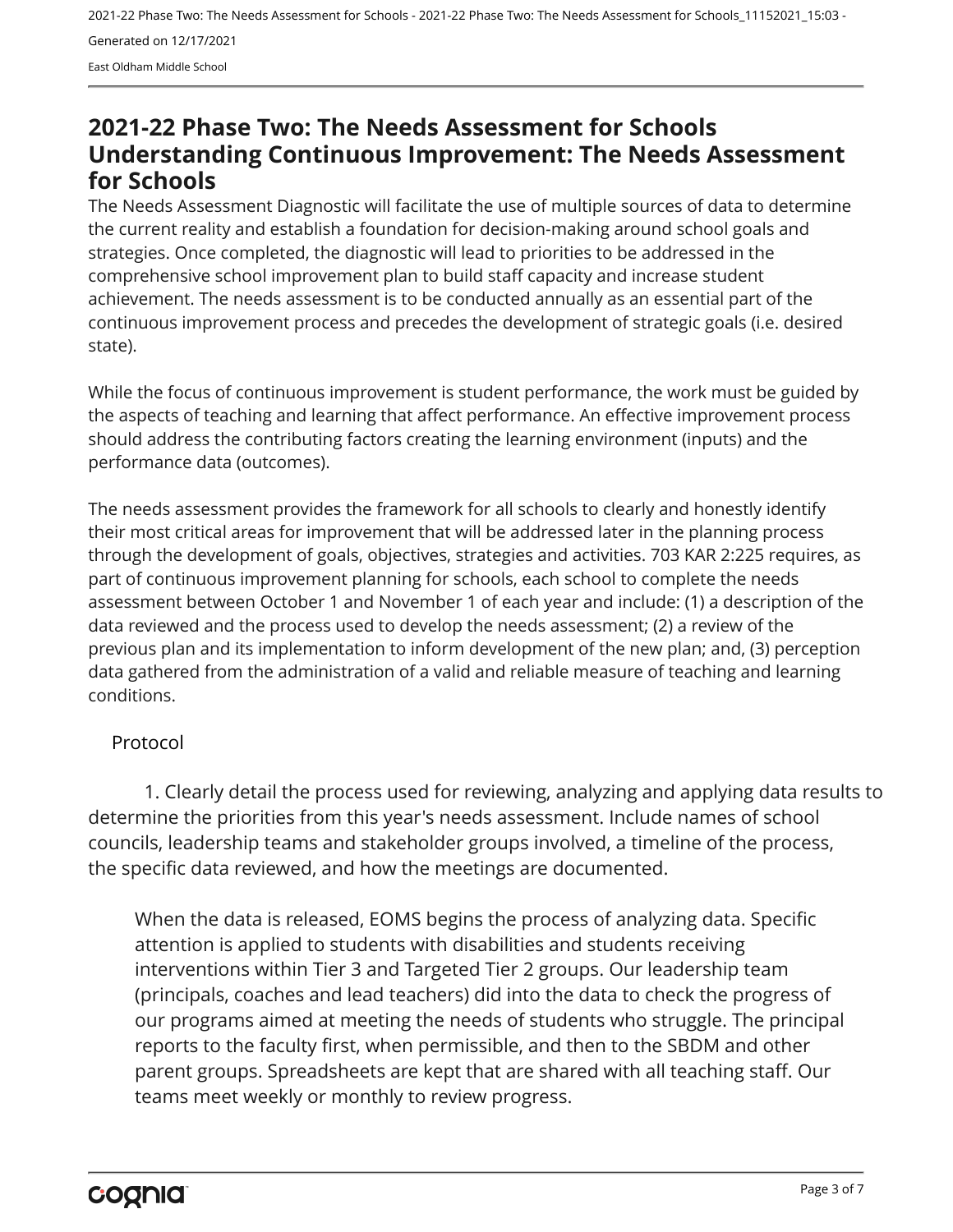2021-22 Phase Two: The Needs Assessment for Schools - 2021-22 Phase Two: The Needs Assessment for Schools\_11152021\_15:03 - Generated on 12/17/2021

East Oldham Middle School

#### Trends

2. Analyzing data trends from the previous two academic years, which academic, cultural and behavioral measures remain significant areas for improvement?

#### **Example of Trends**

- The number of behavior referrals increased from 204 in 2019-20 to 288 in 2020-21. - From 2018 to 2020, the school saw an 11% increase in novice scores in reading among

students in the achievement gap.

This year's scores were a significant drop in performance from previous years. While this is disappointing on the surface, it goes without saying that learning loss can be attributed to schooling during a pandemic. We have seen an uptick in behaviors we are addressing as a school as the students transition back.

#### Current State

3. Plainly state the current condition of the school using precise numbers and percentages as revealed by multiple sources of outcome data. Cite the source of data used.

#### **Example of Current Academic State:**

- Thirty-four percent (34%) of students in the achievement gap scored proficient on KPREP Reading.

- Fifty-four percent (54%) of our students scored proficient in math compared to the state average of 57%.

#### **Example of Non-Academic Current State:**

- Teacher attendance rate was 84% for the 2020-21 academic year.

- Survey results and perception data indicated 62% of the school's teachers received adequate professional development.

Academic State. Proficiency scores (% of students scoring proficient/distinguished on KPREP Reading - 62.3% (state - 44%) , Math - 48.34% (state - 27.8) , Social Studies - not tested. Science -37% (state - 20%) Writing - 64.1%(state - 50.9%) Writing - 64% (state 31.9%) . Novice - Reading - 8.7% (state - 19.5%) , Math - 5% (state - 14.6%) , Social Studies - 4.5% (state - 10.2%) , Science - 13.1% (state - 20.6%) , Writing - 9%, (state - 20.4%).

Priorities/Concerns

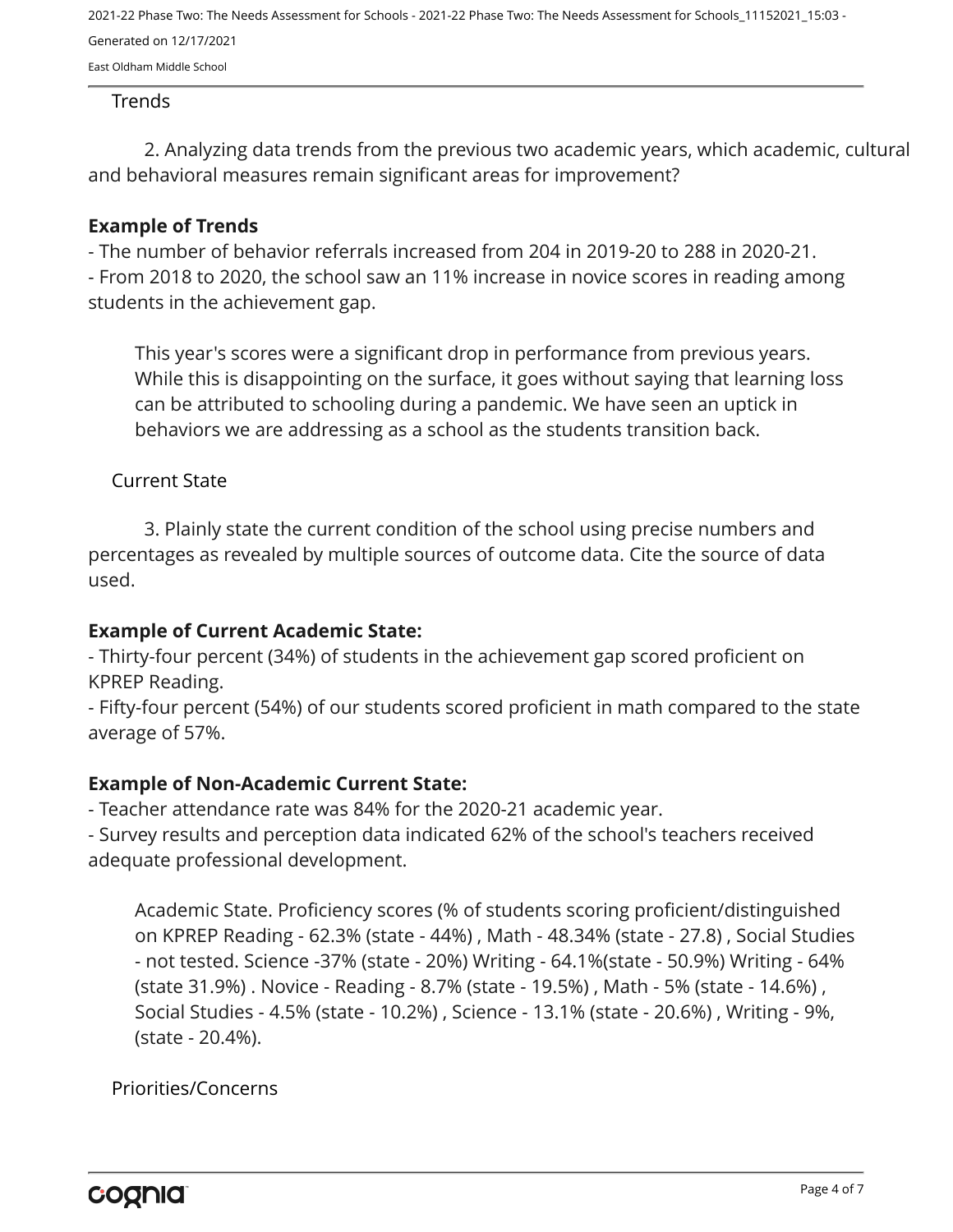2021-22 Phase Two: The Needs Assessment for Schools - 2021-22 Phase Two: The Needs Assessment for Schools\_11152021\_15:03 - Generated on 12/17/2021

East Oldham Middle School

4. Clearly and concisely identify the greatest areas of weakness using precise numbers and percentages.

**NOTE:** These priorities will be thoroughly addressed in the Comprehensive School Improvement Plan (CSIP) diagnostic and template.

**Example:** Sixty-eight (68%) of students in the achievement gap scored below proficiency on the KPREP test in reading as opposed to just 12% of non-gap learners.

Gap Groups -- gaps in proficiency 63.4% of students with disabilities scored below proficiency in reading on the KPREP test.

#### Strengths/Leverages

5. Plainly state, using precise numbers and percentages revealed by current data, the strengths and leverages of the school. Explain how they may be utilized to improve areas of concern listed above.

**Example:** Reading achievement has increased from 37% proficient to its current rate of 58%. The systems of support we implemented for reading can be adapted to address our low performance in math.

School report card data is unreliable this year as the data was impacted by the COVID 19 crisis. As a school, we will be compiling internal data (MAP, Inventories) to assess ourselves.

Evaluate the Teaching and Learning Environment

6. Consider the processes, practices and conditions evident in the teaching and learning environment as identified in the six Key Core Work Processes outlined below:

[KCWP 1: Design and Deploy Standards](https://education.ky.gov/school/csip/Documents/KCWP%201%20Strategic%20Design%20and%20Deploy%20Standards.pdf)

[KCWP 2: Design and Deliver Instruction](https://education.ky.gov/school/csip/Documents/KCWP%202%20Strategic%20Design%20and%20Deliver%20Instruction.pdf)

[KCWP 3: Design and Deliver Assessment Literacy](https://education.ky.gov/school/csip/Documents/KCWP%203%20Strategic%20Design%20and%20Deliver%20Assessment%20Literacy.pdf)

[KCWP 4: Review, Analyze and Apply Data](https://education.ky.gov/school/csip/Documents/KCWP%204%20Strategic%20Review%20Analyze%20and%20Apply%20Data.pdf)

[KCWP 5: Design, Align and Deliver Support](https://education.ky.gov/school/csip/Documents/KCWP%205%20Strategic%20Design%20Align%20Deliver%20Support%20Processes.pdf)

[KCWP 6: Establishing Learning Culture and Environment](https://education.ky.gov/school/csip/Documents/KCWP%206%20Strategic%20Establish%20Learning%20Culture%20and%20Environment.pdf)

Utilizing implementation data, perception data, and current policies and practices:

a. Complete the [Key Elements Template.](https://education.ky.gov/school/csip/Documents/School%20Key%20Elements%20Template.docx)

b. Upload your completed template in the attachment area below.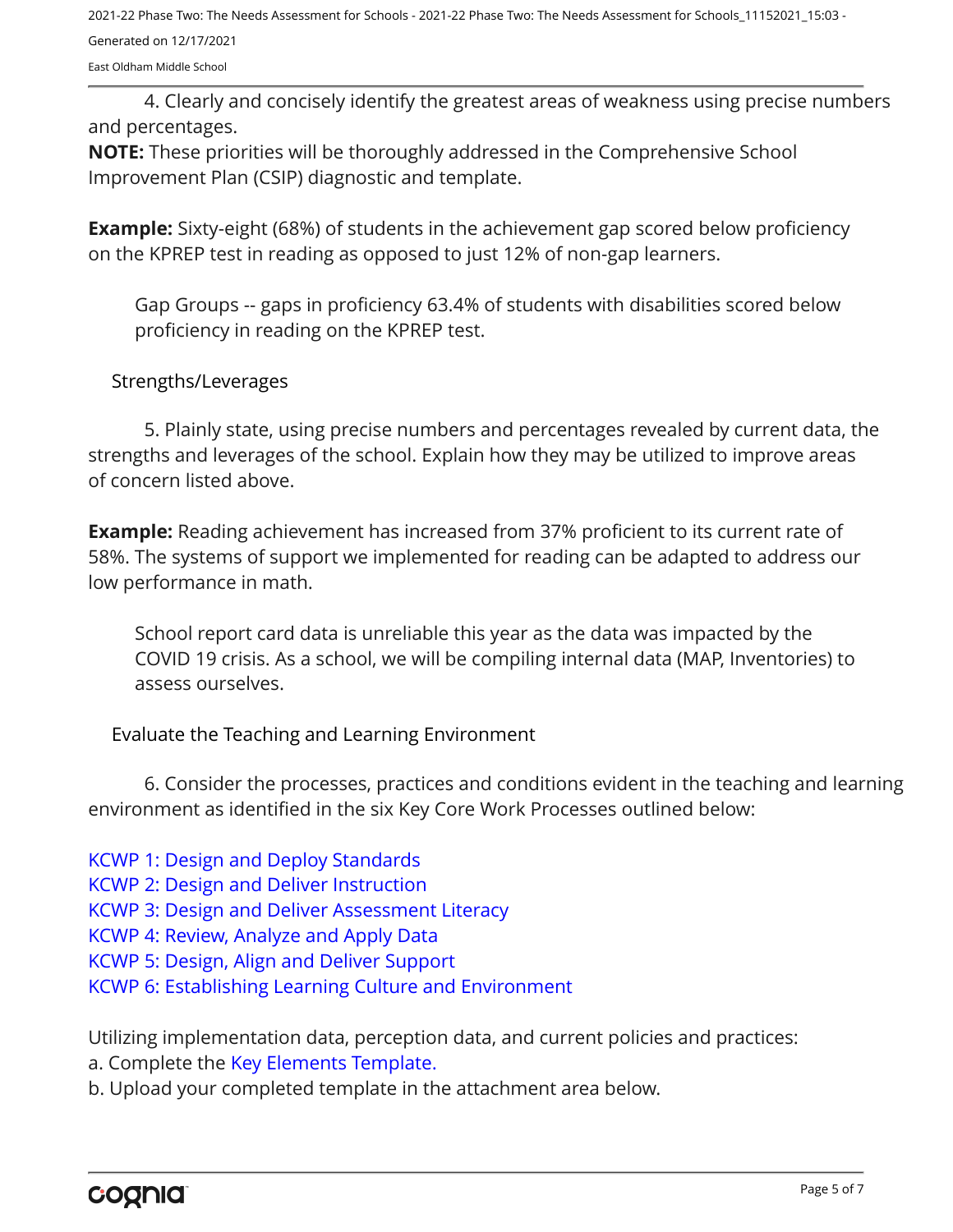2021-22 Phase Two: The Needs Assessment for Schools - 2021-22 Phase Two: The Needs Assessment for Schools\_11152021\_15:03 - Generated on 12/17/2021

East Oldham Middle School

After analyzing the Key Elements of your teaching and learning environment, which processes, practices or conditions will the school focus its resources and efforts upon in order to produce the desired changes?

Note that all processes, practices and conditions can be linked to the six Key Core Work Processes.

**NOTE:** These elements will be thoroughly addressed in the Comprehensive School Improvement Plan (CSIP) diagnostic and template.

We have seen significant growth in our Tier 2 and Tier 3 students during normal times. As COVID guidelines allow us, we are returning to our focused work, targeting our students in the Novice and Apprentice band, which has resulted in higher growth numbers for students in ECS, or poverty as compared to their peers.